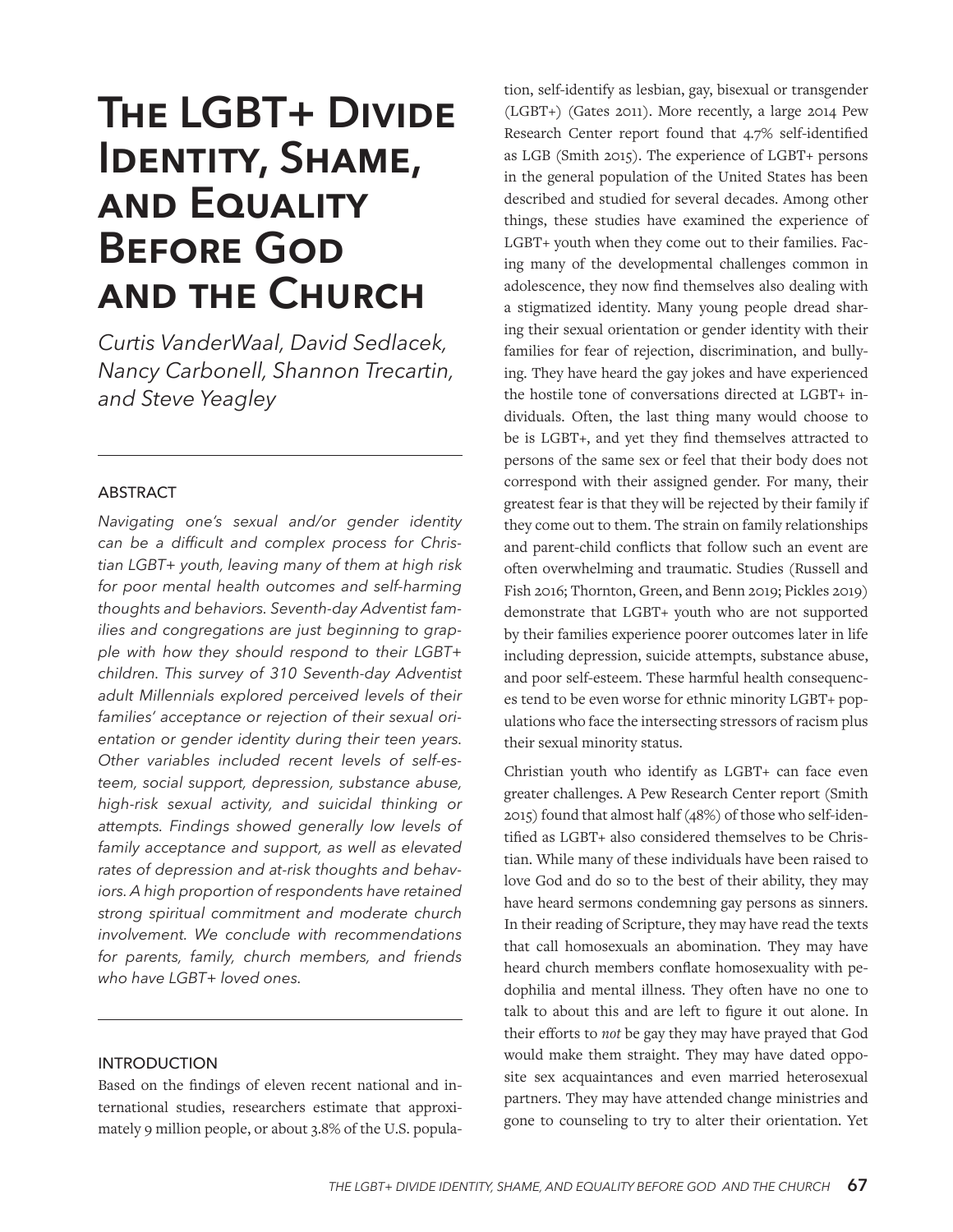they almost always find themselves unchanged. Many feel shamed and rejected by their community of faith. Some are angry with God for not changing them. Others reject God. Still others find ways to reconcile both their faith and their orientation.

Seventh-day Adventist LGBT+ youth are no exception. If anything, our youth and young adults have even greater difficulty navigating these issues because of the very high behavioral standards of our church. LGBT+ issues have prompted recent discussions in the Seventh-day Adventist church, including the 2015 Summit on Sexuality held in Cape Town, South Africa.

The idea for our research emerged through multiple conversations with LGBT+ students across several venues: The Teen Homelessness Taskforce at Andrews University, AULL4One (the informal support group for Andrews LGBT+ students), classroom settings, and personal conversations. Although LGBT+ family research has been conducted using national samples, the researchers were not able to find any studies that were specific to any church denomination. Many well-meaning church members talk *about* LGBT+ individuals, but few actually talk directly *to* LGBT+ individuals to better understand their experiences and perspectives. For all of these reasons, we believed that the time was right to study the experience of Adventist LGBT+ youth related to coming out to their families.

# TARGET POPULATION

The target population for the survey was adults who identified as LGBT+, were between the ages of 18 and 35, and who were raised in the Seventh-day Adventist church. Survey participants did not need to be current members of the Seventh-day Adventist church. We chose this age range to stay broadly within the Millennial Generation and also to create time boundaries for more recent memory of family relationships. We believe this data will be helpful even though this symposium addresses Gen Z an age cohort whose members haven't all yet reached puberty and the sexual identity challenges concomitant with that.

## SURVEY DEVELOPMENT

Following a review of the literature, researchers developed an initial list of questions related to family acceptance and rejection, with a primary focus on teenage years. Some of the questions were adapted from a study conducted by Caitlin Ryan and colleagues (Ryan, Huebner, Diaz and Sanchez 2009; Ryan and Rees 2012) at the

Family Acceptance Project, although their study did not specifically target church-affiliated LGBT+ individuals. Other family acceptance questions were developed based on general themes developed by the researchers. Primary themes included Coming Out to Parents; Family Rejection; Parents' Responses/Consequences; and Impact of Religion. These questions were also reviewed and edited for sensitive language, question clarity, and comprehensiveness (face validity) by selected key Adventist LGBT+ individuals and family members, as well as by selected LGBT+ researchers and allies.

Researchers also identified possible outcomes that might result from family rejection. Outcome variables were selected from a variety of standardized scales previously demonstrated to have strong reliability and validity. They included the Rosenberg Self-Esteem Scale, the Multidimensional Scale of Perceived Social Support, the Patient Health Questionnaire Depression Screen, selected substance abuse questions from the national Monitoring the Future survey, high-risk sexual behavior and suicidal thoughts/behaviors questions from the Family Acceptance Project Study, questions about religious background and involvement; and various demographic questions. We also included two qualitative questions asking participants to compare their current lives with their teen years, as well as to describe or clarify responses that were not adequately captured in the survey.

#### DATA COLLECTION

Following Institutional Review Board approval through Andrews University, we used purposive snowball sampling to generate responses within current and former Adventist LGBT+ networks. Anonymous data was collected from July–October, 2016 using SurveyMonkey. A SurveyMonkey link was sent to the following Adventist LGBT+ networks: 1) Intercollegiate Adventist GSA Coalition (IAGC) (iagcadventist.com); 2) SDA Kinship International (sdakinship.org); and, 3) various Adventist LGBT+-friendly support networks. We requested that these groups send out the invitation to complete the survey through various forms of social media (personal blogs, Facebook, email, website announcements, etc.), while at the same time asking those distribution groups and individuals to forward the SurveyMonkey link to other Adventist LGBT+ friends or related networks. Subjects self-screened by reading the email or social media introduction and then proceeding to the link to complete the survey.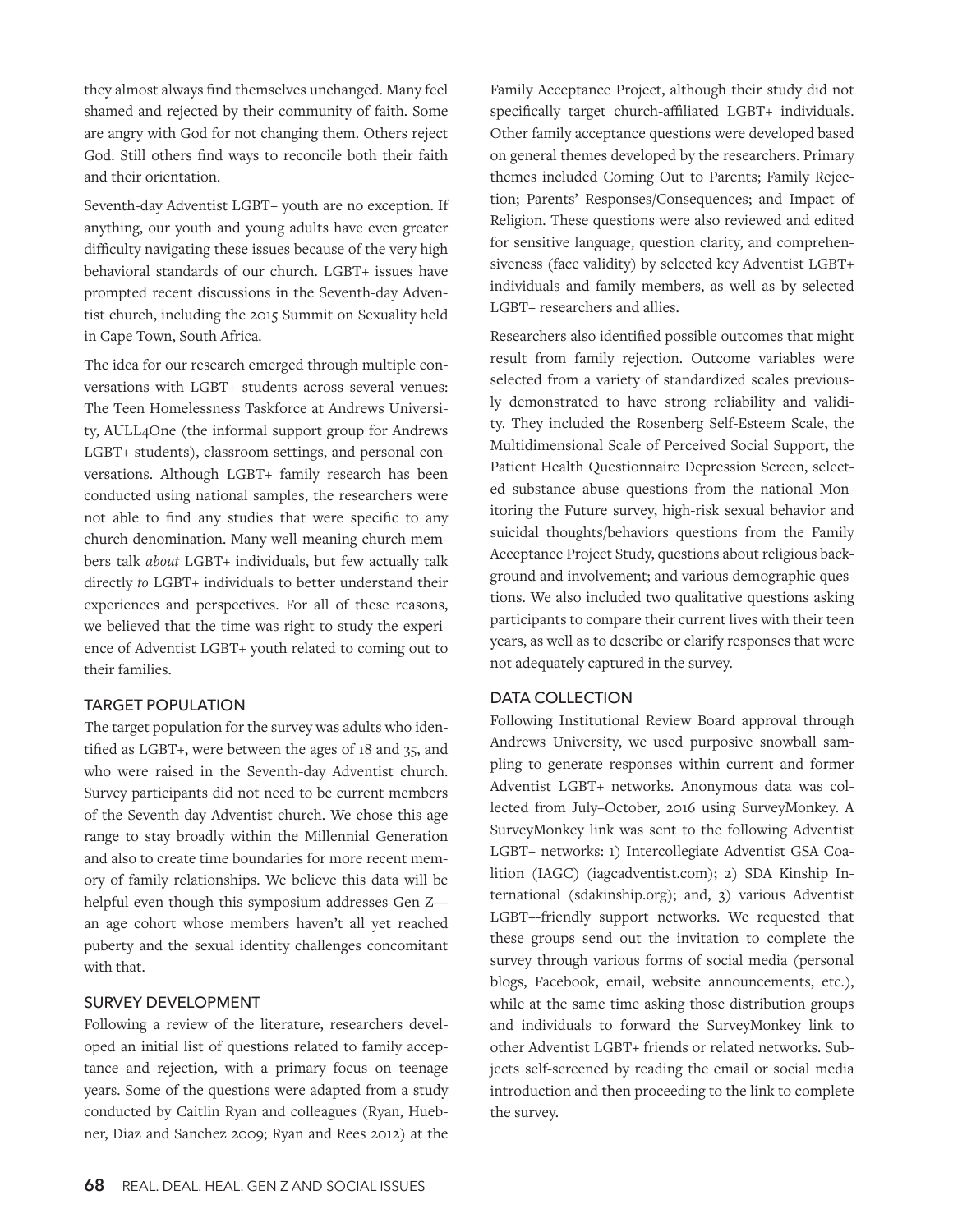While it is impossible to know how many current or former Seventh-day Adventists self-identify as LGBT+, if we were to extrapolate from national statistics (between 3.8% - 4.7% of the U.S. population), it is possible that in the North American Division population of 1.25 million members (Seventh-day Adventist Church 2018), approximately 47,000-59,000 members could self-identify as lesbian, gay, bisexual, or transgender.

# SAMPLE

A total of 505 individuals began the survey, with 332 individuals completing substantial portions of the survey and 314 individuals completing the entire survey. Table 1 shows gender at virtually equal responses for Male (45.8%) and Female (44.1%) respondents, with an additional nine individuals (2.9%) identifying as Transgender, three individuals (1.0%) selecting Intersex, and 30 persons (9.8%) selecting Other, which included self-selected categories of "gender-queer," "agender," "gender fluid," "non-binary," and several other similar variations.

# *Table 1: Gender*

| <b>GENDER</b>                   | % (N)        |
|---------------------------------|--------------|
| Male(M)                         | 45.8% (142)  |
| Female (F)                      | 44.2% (136)  |
| Transgender $(F \rightarrow M)$ | $2.6\%$ (8)  |
| Transgender $(M\rightarrow F)$  | .3(1)        |
| <b>Intersex</b>                 | $1.0\%$ (3)  |
| Other                           | $9.7\%$ (30) |

As Table 2 shows, while over half (55.7%) the respondents identified their ethnic background as White/Euro-American, the remainder were a diverse mixture of backgrounds, with 12.7% Hispanic/Latino, 9.4% Black/African American, 9.1% Multi-racial, 8.8% Asian or Pacific Island, and 4.2% Other. Almost one-fourth (23.9%) of respondents were not born in the U.S., but almost half of this sub-group (46.2) had lived in the U.S. for more than 10 years.

# *Table 2: Ethnicity*

| <b>ETHNICITY</b>        | % (N)         |
|-------------------------|---------------|
| Hispanic/Latino         | $12.6\%$ (40) |
| Black/African-American  | $9.4\%$ (29)  |
| White/Euro-American     | 55.7% (172)   |
| Asian or Pacific Island | $9.1\%$ (28)  |
| Multi-Racial            | $9.1\%$ (28)  |
| Other                   | $4.2\%$ (13)  |

Table 3 tabulates the sexual orientation of those surveyed. When asked about sexual orientation, over one-third (37.9%) identified as Gay, over one-fourth (28.8%) selected Bisexual, one-fifth (20.3%) selected Lesbian, with the remaining 13.1% selecting Other, which included "Pansexual," "Queer," "Asexual," and several other orientation categories.

# *Table 3: Sexual Orientation*

| <b>SEXUAL ORIENTATION</b> | % (N)          |
|---------------------------|----------------|
| Gay                       | $32.2\%$ (116) |
| Lesbian                   | $20.4\%$ (63)  |
| Bisexual                  | $28.5\%$ (88)  |
| Other                     | $12.9\%$ (40)  |

Table 4 shows that almost one-fifth (18.7%) of respondents were college-aged (18-22 years), almost half (44.6%) were early young adult (23-29 years), and one-third (33.8%) were 30-35 years old.

|  |  |  | Table 4: Age |
|--|--|--|--------------|
|--|--|--|--------------|

| AGE                | % (N)         |
|--------------------|---------------|
| 18-22 years of age | $18.6\%$ (57) |
| 23-29 years of age | 44.6% (137)   |
| 30-35 years of age | 33.9% (104)   |
| Other              | $2.9\%$ (10)  |

# FINDINGS

Beyond the demographic information from participants, their responses to the additional questions will be reported here. Some of these will also be presented in tables, while others will simply have the data in paragraph format.

#### *Religious Background and Involvement*

Virtually all respondents (97.4%) grew up as Seventh-day Adventists. Respondents said that religion was an important feature their homes, with more than three-fourths (76.8%) describing their family as Very Religious or Spiritual and less than one-fourth (22.8%) saying their home was Somewhat Religious or Spiritual. Currently, only 41.6% identify as Seventh-day Adventist, with almost a third (32.8%) claiming no religious affiliation and another fourth (23.4%) selecting Other (including common responses such as Christian, atheist, agnostic, Buddhist, "Badventist," and an eclectic variety of religious denominations. Despite having grown up in strongly religious families, only a third (32.1%) of respondents Agreed or Strongly Agreed that they considered themselves to be *religious*. However, three-fourths (73.4%) Agreed or Strongly Agreed that they considered themselves to be *spiritual*.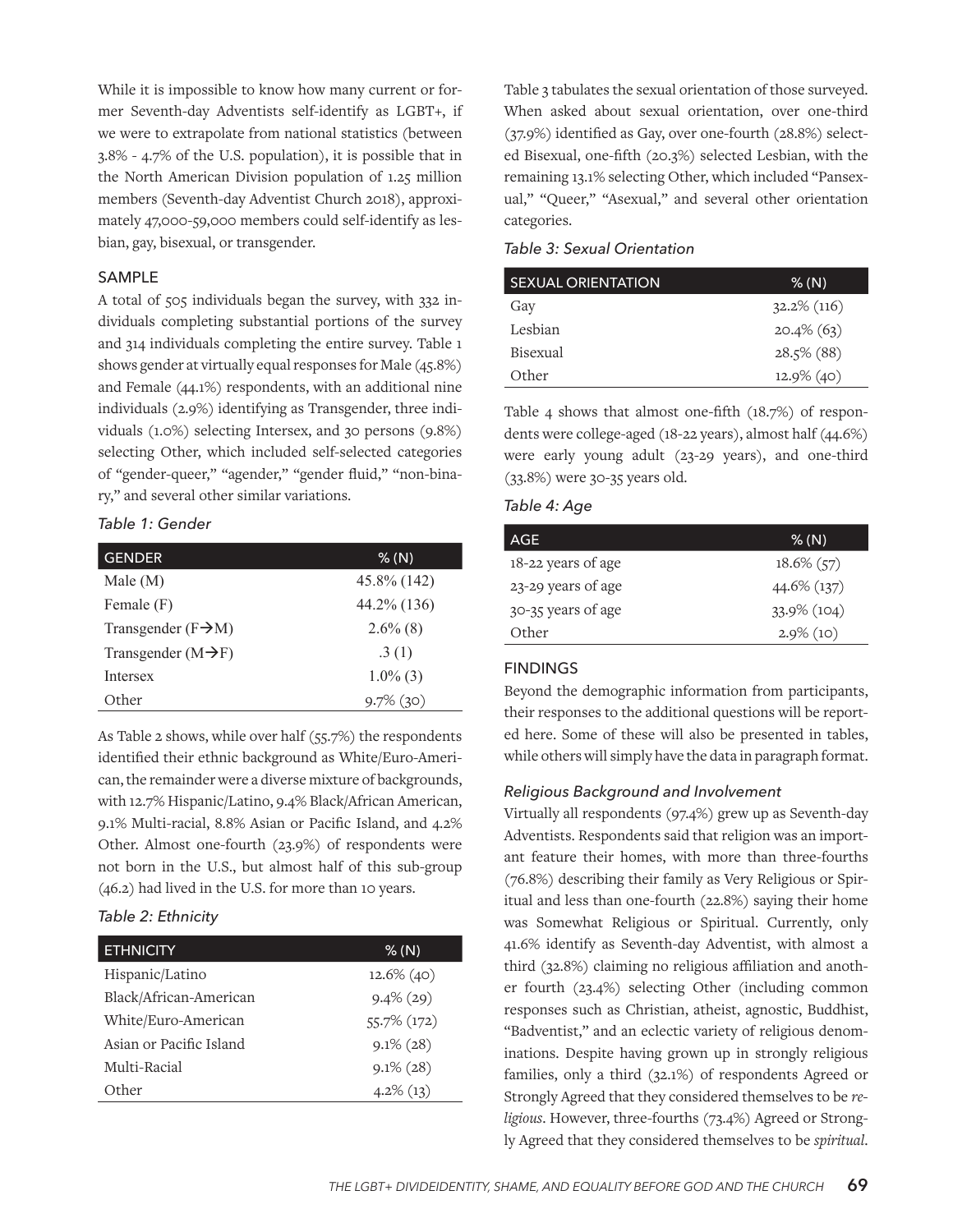As evidence for this claim, almost a third (30.8%) said they pray daily, with another one-fourth (23.4%) praying at least weekly. In addition, one-fourth study the Bible or other sacred text (24.0%) or read religious books or journals (23.4%) at least weekly. Finally, almost a third (29.6%) participate in religious services on a weekly basis.

## *Independent Variables:*

# *Family Acceptance and Rejection*

Independent variables for this study include coming out to parents/caregivers, family rejection, parent responses/ consequences, and the impact of religion.

#### COMING OUT TO PARENTS/CAREGIVERS

Respondents were asked how old they were when they first came out as LGBT+ to a parent or caregiver. A third (33.1%) came out during their teen years, with most coming out between ages 16–19 years. The largest group (40.2%) came out between ages 20–29 years, presumably after leaving home, with an additional 6.3% coming out when they were 30 years or older. One-fifth (20.5%) have

*never* come out to their parents. Table 5 reports some of the thoughts and feelings of those who did come out to their parents. We have combined the Strongly Agree and Agree into one column. We did the same by combining the Disagree and Strongly Disagree in another column as shown below.

#### FAMILY REJECTION

Table 6 shows generally high levels of family rejection. Respondents believed that most of their parents (81.9%) struggled to accept their sexual orientation and/or gender identity, with two-thirds (65.8%) saying that one or both of their parents responded as if their orientation or identity were as poor reflection on them. Rejection was often manifested in humiliating ways within some families, with 42.1% of respondents saying they were ridiculed by their family for the way they dressed or fixed their hair to express their sexual orientation and/or gender identity. In addition, over a third (37.5%) said their family used demeaning language about their orientation or identity, with 20.6% saying their family called them names such

| <b>THOUGHTS AND FEELINGS REPORTED</b>                                                                         | AGREE &<br><b>STRONGLY AGREE</b> | <b>NOT</b><br><b>SURE</b> | <b>DISAGREE &amp;</b><br><b>STRONGLY</b><br><b>DISAGREE</b> |
|---------------------------------------------------------------------------------------------------------------|----------------------------------|---------------------------|-------------------------------------------------------------|
| I felt comfortable coming out to my parents.                                                                  | 11.0%                            | 3.8%                      | 85.2%                                                       |
| I was scared to come out because I knew my family<br>would think I was sinful and/or disgusting.              | 80.5%                            | 9.6%                      | 9.9%                                                        |
| I knew of my parents prejudice against LGBT+ persons,<br>so it was hard for me to come out to them.           | 75.8%                            | 7.7%                      | 16.4%                                                       |
| I knew that I would be rejected if I revealed my<br>sexual orientation and/or gender identity to my family.   | 47.9%                            | 25.9%                     | 26.2%                                                       |
| I was afraid that my parents would disown<br>me<br>if I came out to them as LGBT+.                            | 57.2%                            | 11.0%                     | 31.8%                                                       |
| My family listened attentively as I shared my sexual<br>orientation and/or gender identity journey with them. | 41.4%                            | 7.4%                      | 51.2%                                                       |
| My parents were disappointed when I came out to them.                                                         | 69.5%                            | 16.1%                     | 14.4%                                                       |
| Immediately or very soon after coming out, my parents<br>communicated that they loved me no matter what.      | 25.9%                            | $7.0\%$                   | 67.1%                                                       |
| I was forbidden to tell anyone else of my sexual<br>orientation and/or gender identity.                       | 42.8%                            | 11.4%                     | 45.9%                                                       |
| When I came out to my parents, I was kicked out of my house.                                                  | 8.9%                             | 2.1%                      | 89.0%                                                       |

#### *Table 5: Coming Out to Parents/Caregivers*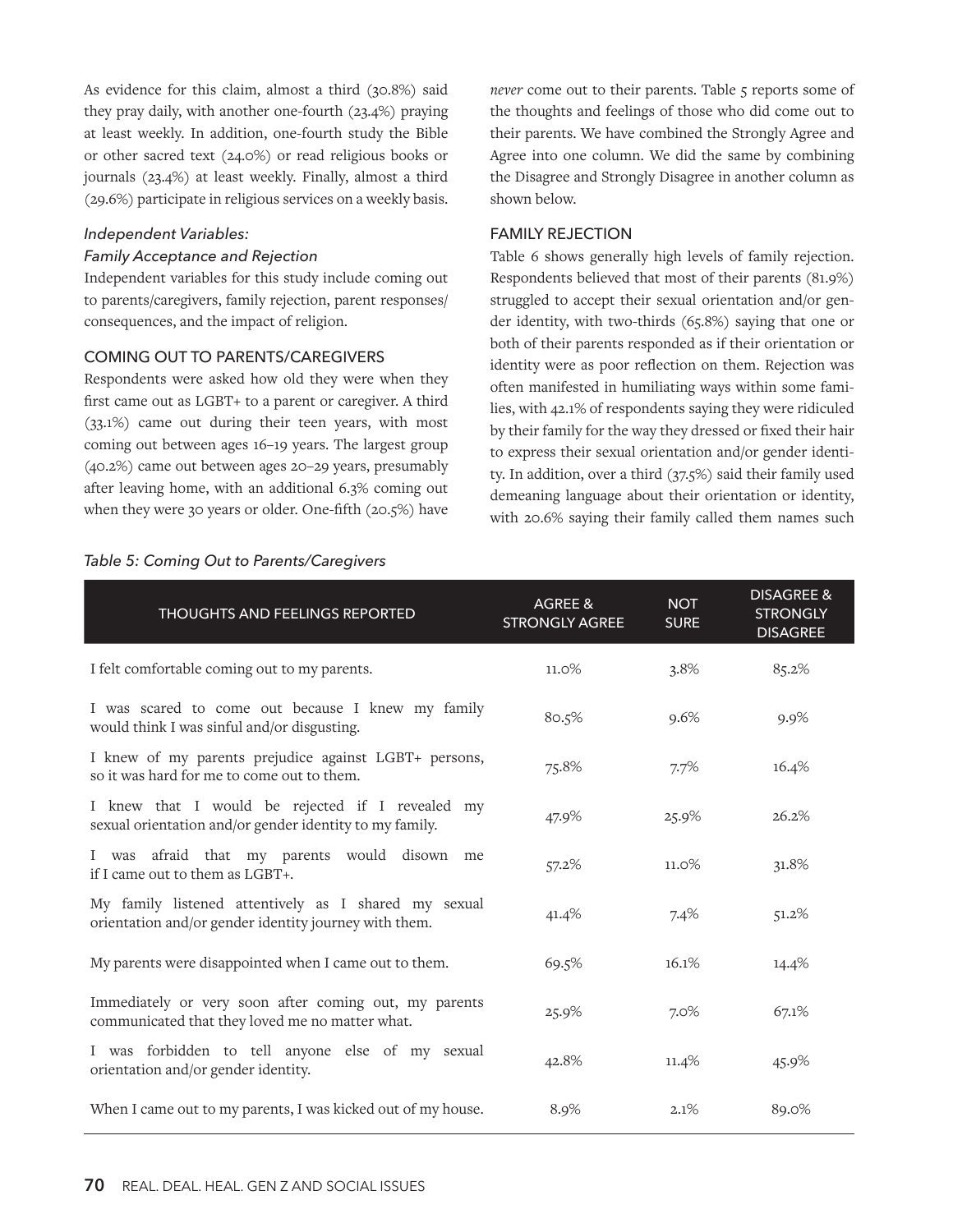as "fag" or "sissy." Almost a third (29.0%) said their parents' financial support was dependent on them complying with their parents' wishes about their sexuality or gender.

Finally, almost a third (28.4%) said their family blamed them for any anti-LGBT+ mistreatment they received.

# *Table 6: Family Rejection*

| <b>THOUGHTS AND FEELINGS REPORTED</b>                                                                                              | AGREE &<br><b>STRONGLY AGREE</b> | <b>NOT</b><br><b>SURE</b> | <b>DISAGREE &amp;</b><br><b>STRONGLY</b><br><b>DISAGREE</b> |
|------------------------------------------------------------------------------------------------------------------------------------|----------------------------------|---------------------------|-------------------------------------------------------------|
| My parents struggled to accept my sexual orientation<br>and/or gender identity.                                                    | 81.9%                            | 10.1%                     | 8.1%                                                        |
| One or more of my parents responded as if my sexual<br>orientation and/or gender identity was a poor reflection<br>on them.        | 65.8%                            | 12.8%                     | 21.4%                                                       |
| I was ridiculed by my family for the way I dressed or<br>fixed my hair to express my sexual orientation and/or<br>gender identity. | 42.1%                            | 10.8%                     | 47.1%                                                       |
| My family used demeaning language about my sexual<br>orientation and/or gender identity after I came out to them.                  | 37.5%                            | 8.8%                      | 53.8%                                                       |
| I was called names such as "fag" or "sissy" by my family.                                                                          | 20.6%                            | 7.5%                      | 71.9%                                                       |
| My parents' financial support was dependent on my<br>complying with their wishes about my<br>sexuality<br>and/or gender.           | 29.0%                            | 15.6%                     | 55.4%                                                       |
| My family blamed for my any anti-LGBT+ mistreatment<br>I received.                                                                 | 28.4%                            | 16.2%                     | 55.4%                                                       |

# *Table 7: Parent Responses/Consequences*

| <b>RESPONSES AND CONSEQUENCES</b>                                                                                                              | AGREE &<br><b>STRONGLY AGREE</b> | <b>NOT</b><br><b>SURE</b> | <b>DISAGREE &amp;</b><br><b>STRONGLY</b><br><b>DISAGREE</b> |
|------------------------------------------------------------------------------------------------------------------------------------------------|----------------------------------|---------------------------|-------------------------------------------------------------|
| I was not permitted to associate with any LGBT+ friends.                                                                                       | 27.7%                            | 13.3%                     | 59.1%                                                       |
| My parents took me to counseling to try to change<br>my sexual orientation and/or gender identity.                                             | 26.0%                            | $5.0\%$                   | 69.0%                                                       |
| My parents took me to counseling to help me understand<br>and accept my sexual orientation and/or gender identity.                             | 11.8%                            | 2.8%                      | 85.4%                                                       |
| My parents searched for organizations that would help<br>them understand, support, and accept my sexual orientation<br>and/or gender identity. | 16.5%                            | 18.9%                     | 64.4%                                                       |
| My parents were open to exploring ways of supporting me<br>as an LGBT+ person.                                                                 | 27.8%                            | $11.4\%$                  | 60.8%                                                       |
| My parents would defend me if anyone else demeaned or<br>attacked my sexual orientation or gender identity.                                    | 26.7%                            | $34.1\%$                  | 39.2%                                                       |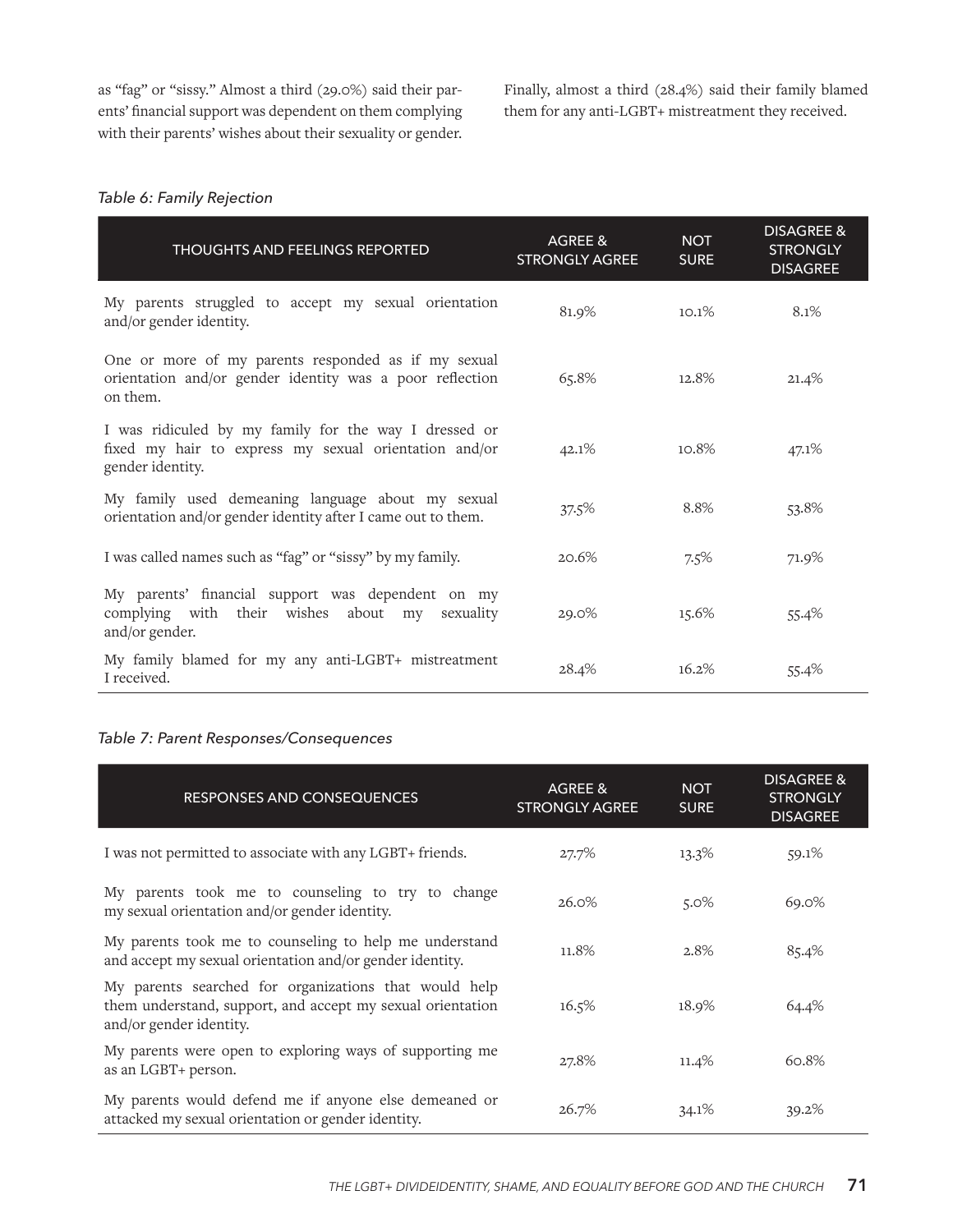#### PARENT RESPONSES/CONSEQUENCES

Table 7 describes the kinds of responses or consequences that parents or caregivers gave to their LGBT+ children. About one-fourth (27.7%) of respondents were not permitted to associate with any LGBT+ friends. In addition, one-fourth (26.0%) of parents/caregivers took their LGBT+ child to counseling to try to change their orientation or identity. On the other hand, a minority of parents tried to help their child better understand their orientation and/or identity, with over one-fourth (27.8%) of parents expressing their openness to exploring ways to support their LGBT+ child. Further, 11.8% of parents took their child to counseling to help them understand and accept their identity and/or orientation. Similarly, 16.5% of parents searched for organizations that would help them understand, support and accept their child's orientation and/or identity. Finally, around one-fourth of respondents felt that their parents would defend them if anyone else demeaned or attacked their orientation or identity.

# IMPACT OF RELIGION

Religion played an extremely important role in how respondents and their families interpreted and responded to issues of orientation and identity. Table 8 shows that religious beliefs triggered feelings of guilt and shame in three-fourths (75.2%) of respondents. Most parents were heavily influenced by their religious beliefs, with 82.4% of respondents saying that religious beliefs led to difficulty in parents accepting their orientation and/or identity.

Almost two-thirds (60.4%) of parents prayed that God would change their child's orientation and/or identity, and well over half (57.0%) of parents used Scripture to try to talk their child out of their orientation and/or identity.

One-fourth of parents (25.0%) took their child to a pastor for prayer and counseling to change their sexual orientation and/or gender identity. In contrast, about a third (37.0%) of parents drew upon their religious beliefs to help them understand and support their child's sexual and/or gender journey. Because only one-third of respondents came out to their parents while they were in their teen years, it is likely that these percentages underestimate the behaviors of parents trying to change their children's beliefs.

# DEPENDENT VARIABLES

The dependent variables in this study focused primarily on the social support provided to the LGBT+ people surveyed. This included support from friends, from family, and from religious people and caregivers.

# *Social Support*

Respondents were asked questions about current levels of social support using the Multidimensional Scale of Perceived Social Support (PSSS). Tables 9-11 show selected social support questions, organized by the categories of Friends, Family, and Caregiver/Clergy/Church. Researchers combined Very Strongly Agree and Strongly Agree responses into the same category in order to better highlight similar results. On either side of the neutral option

| <b>PARENTS AND RELIGION</b>                                                                                          | AGREE &<br><b>STRONGLY AGREE</b> | <b>NOT SURE</b> | <b>DISAGREE &amp;</b><br><b>STRONGLY</b><br><b>DISAGREE</b> |
|----------------------------------------------------------------------------------------------------------------------|----------------------------------|-----------------|-------------------------------------------------------------|
| When I came out, my religious beliefs triggered feelings<br>of guilt and shame.                                      | 75.2%                            | 3.4%            | 21.4%                                                       |
| Given my parents' religious beliefs, they had difficulty<br>accepting my sexual orientation and/or gender identity   | 82.4%                            | 7.5%            | 10.2%                                                       |
| My parents prayed that God would change my sexual<br>orientation and/or gender identity.                             | 60.4%                            | 27.1%           | 12.5%                                                       |
| My parents used Scripture to try to talk me out of my sexual<br>orientation and/or gender identity.                  | 57.0%                            | 6.4%            | 36.7%                                                       |
| My parents drew upon their religious beliefs to help them<br>understand and support my sexual and/or gender journey. | 37.0%                            | 18.5%           | 44.5%                                                       |
| My parents took me to a pastor for prayer and counseling<br>to change my sexual orientation and/or gender identity.  | 25.0%                            | 4.8%            | 70.2%                                                       |

# *Table 8: Impact of Religion*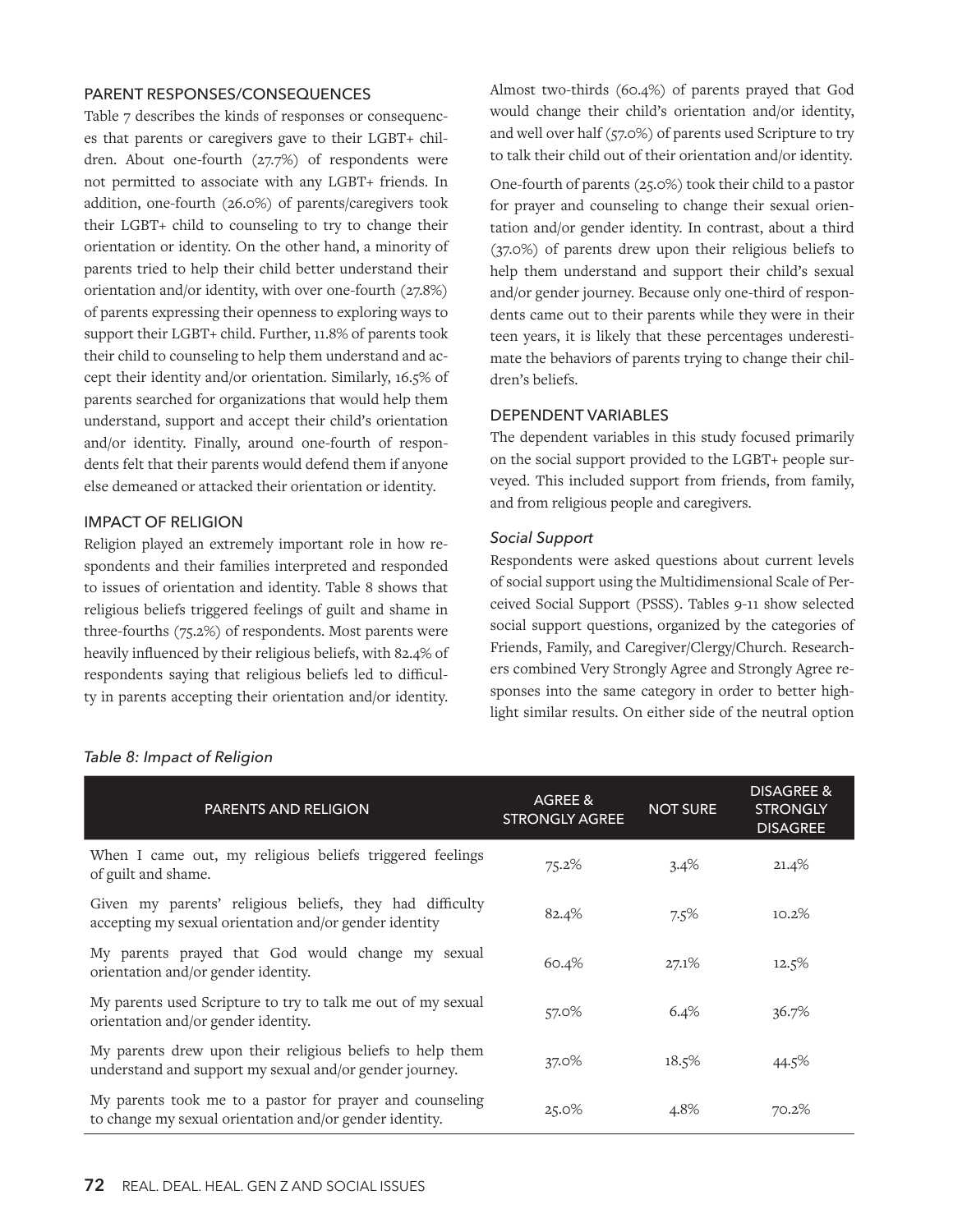a mid-range option was added—mildly agree and mildly disagree. Findings show strong differences between the three categories. Social support from friends (Table 9) was generally strong, with respondents saying they have a special person or friend who: A) Cares about my feelings  $(69\%)$ ; B) Is around when I am in need  $(68\%)$ ; C) I can talk about my problems (65%); and D) I can count on when things go wrong (62%).

In contrast, family members were considered to be much less available and helpful. Table 10 shows that social support from family was moderate to low, with between 21% and 42% believing their family was available for support. Respondents Very Strongly Agreed or Strongly Agreed that: A) My family really tries to help me (42%); B) My family is willing to help me make decisions  $(34\%)$ ; C) I get the emotional help and support I need from family (24%); and D) I can talk about my problems with my family (21%).

Finally, caregivers, clergy, and religious congregations (Table 11) were generally not considered to be good sources of social support for respondents. Respondents Very Strongly Agreed or Strongly Agreed that: A) I have a

| <b>FRIENDS SUPPORT</b>                                                              | AGREE &<br>STR. AGREE | <b>MILDLY</b><br><b>AGREE</b> | <b>NEUTRAL</b> | <b>MILDLY</b><br><b>DISAGREE</b> | <b>DISAGREE</b><br>& STR.<br><b>DISAGREE</b> |
|-------------------------------------------------------------------------------------|-----------------------|-------------------------------|----------------|----------------------------------|----------------------------------------------|
| with<br>a special person<br>whom<br>is<br>There<br>I can share my joys and sorrows. | 70.0%                 | 14.7%                         | 6.4%           | 4.8%                             | 4.2%                                         |
| life<br>is a special person in my<br>There<br>who cares about my feelings.          | 69.2%                 | 15.4%                         | 6.7%           | 5.4%                             | 3.2%                                         |
| There is a special person who is around<br>when I am in need.                       | 68.1%                 | 15.3%                         | 4.8%           | 6.1%                             | 5.8%                                         |
| My friends really try to help me.                                                   | 66.7%                 | 23.6%                         | 5.4%           | 1.6%                             | 1.6%                                         |
| I have a special person who is a real source<br>of comfort to me.                   | 65.8%                 | 16.3%                         | $7.0\%$        | 5.4%                             | 5.4%                                         |
| I can talk about my problems to my friends.                                         | 64.9%                 | $24.3\%$                      | $5.1\%$        | 3.2%                             | 2.5%                                         |
| I can count on my friends when things go wrong.                                     | 61.7%                 | 24.9%                         | $9.3\%$        | 1.9%                             | 2.2%                                         |

# *Table 9: Social Support from Friends*

# *Table 10: Social Support from Family*

| <b>FAMILY SUPPORT</b>                                          | AGREE &<br><b>STR. AGREE</b> | <b>MILDLY</b><br><b>AGREE</b> | <b>NEUTRAL</b> | <b>MILDLY</b><br><b>DISAGREE</b> | <b>DISAGREE</b><br>& STR.<br><b>DISAGREE</b> |
|----------------------------------------------------------------|------------------------------|-------------------------------|----------------|----------------------------------|----------------------------------------------|
| My family really tries to help me                              | 34.2%                        | 27.5%                         | 18.5%          | 8.3%                             | 10.6%                                        |
| My family is willing to help me make decisions.                | $34.2\%$                     | 27.5%                         | 18.5%          | 8.9%                             | 10.9%                                        |
| I get the emotional help and support I need<br>from my family. | 24.7%                        | 27.6%                         | 8.3%           | 14.4%                            | 25.0%                                        |
| I can talk about my problems with my family.                   | 20.5%                        | 27.5%                         | 11.5%          | 12.5%                            | 27.6%                                        |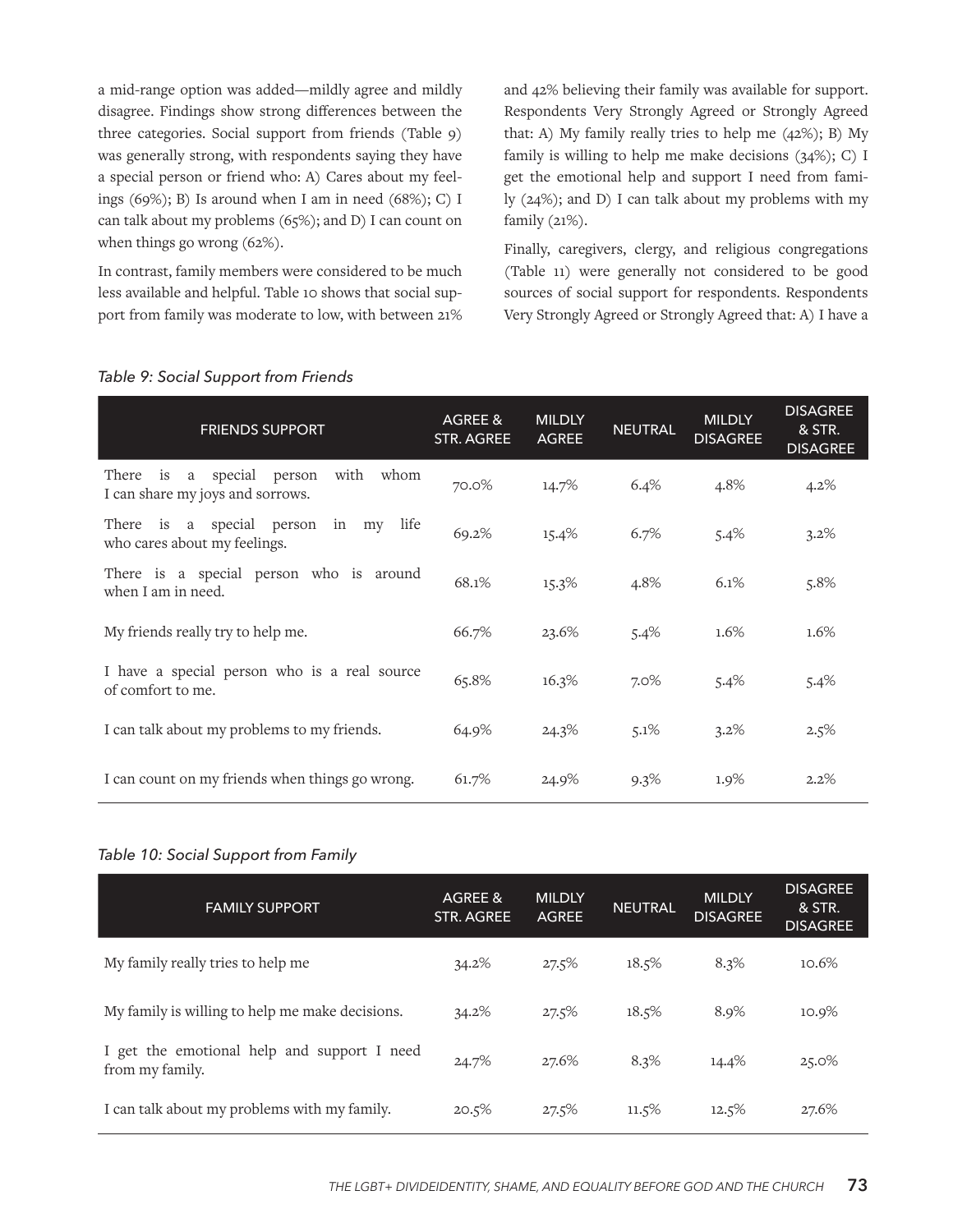professional caregiver who is an important support (21%); B) I have a clergyperson who is an important source of support (12%); and C) My religious congregation is an important source of support (9%).

In light of the low scores, especially from family members, religious people, and care givers, one good correction would be to inform and assist people whose loved ones are LGBT+. The NAD Commission on Human Sexuality has adapted a resource, in conjunction with Bill Henson of "Lead Them Home." A specifically "Adventist" edition of Henson's booklet *Guiding Families of LGBT+ Loved Ones* became available in 2018 free of charge from Advent*Source* and can be ordered online. This can be used by individuals and groups to improve understanding and social support for LGBT+ loved ones.

# HIGH-RISK BEHAVIORS

While Seventh-day Adventists have a strong tradition of abstinence from using alcohol, tobacco, and other drugs, we asked questions about drug and alcohol use to better understand possible risk behaviors. While we are providing numerical data for high-risk behaviors, no tables are provided for the remaining sections. Almost one-fourth (22.3%) said they used alcohol weekly, with another 17.7% saying they used alcohol between three or more times per week. In addition, 10.0% of respondents used tobacco three or more times per week. Almost 10% of respondents used marijuana weekly or more often. Finally, 14% of respondents said they had passed out or lost consciousness as a result of using drugs or alcohol within the past five years.

We asked two questions relating to risky sexual behaviors (no table provided). Almost one-fourth (22%) had had unprotected anal or vaginal sex with a casual partner or a steady partner who was non-monogamous within the past

six months. Of that group, 4% (12 respondents) had had sex with someone who was HIV positive. We did not ask the HIV status of the respondent.

# DEPRESSION AND SUICIDALITY

We asked a series of questions relating to nine standard clinical criteria for depression that occurred over half or more of the days in the two weeks prior to the survey (no table provided). Thirty percent of respondents reported low energy and 29% said they had sleep difficulties. In addition, respondents reported appetite problems (21%), feeling bad or like a failure (19%) and trouble concentrating (19%). Sixteen percent reported anhedonia (the inability to feel pleasure), 14% said they felt down or hopeless, 10% reported moving or speaking slowly, and 5% said they had suicidal thoughts.

We also asked three questions relating to suicidality. Almost one-third (31.7%) of respondents said they had thoughts of suicide or thoughts of ending their life during the past six months. Almost one-third (29.0%) had made a suicide attempt at some point in their life. Of this group, almost a third (29.5%) said that their suicidal thoughts or attempt(s) were related to their sexual orientation and/or gender identity. These numbers are much higher than the general population (Carroll 2018).

# **DISCUSSION**

There are several limitations that merit a brief mention. The first limitation is that many of the family acceptance variables are measures of the *perceptions* of the participants in this study. While perceptions are important and often shape a person's reality, it may also be true that parents may not have intended, or even perceived that they had rejected or stigmatized their child. Well-meaning parents, attempting to love their child, may have shared with them their understanding of God's Word and the

| <b>FAMILY SUPPORT</b>                                                                                                         | AGREE &<br>STR. AGREE | <b>MILDLY</b><br><b>AGREE</b> | <b>NEUTRAL</b> | <b>MILDLY</b><br><b>DISAGREE</b> | <b>DISAGREE</b><br>& STR.<br><b>DISAGREE</b> |
|-------------------------------------------------------------------------------------------------------------------------------|-----------------------|-------------------------------|----------------|----------------------------------|----------------------------------------------|
| I have a professional caregiver<br>(therapist,<br>healthcare provider, etc.) who is an important<br>source of support for me. | 20.8%                 | $13.1\%$                      | $19.9\%$       | $9.9\%$                          | $36.2\%$                                     |
| I have a clergy person who is an important<br>source of support to me.                                                        | $11.9\%$              | $10.6\%$                      | $11.5\%$       | $8.0\%$                          | 58.0%                                        |
| religious congregation is<br>My<br>an important<br>source of support to me.                                                   | $9.3\%$               | $10.3\%$                      | $14.7\%$       | $9.0\%$                          | 56.7%                                        |

# *Table 11: Social Support from Religious People and Caregivers*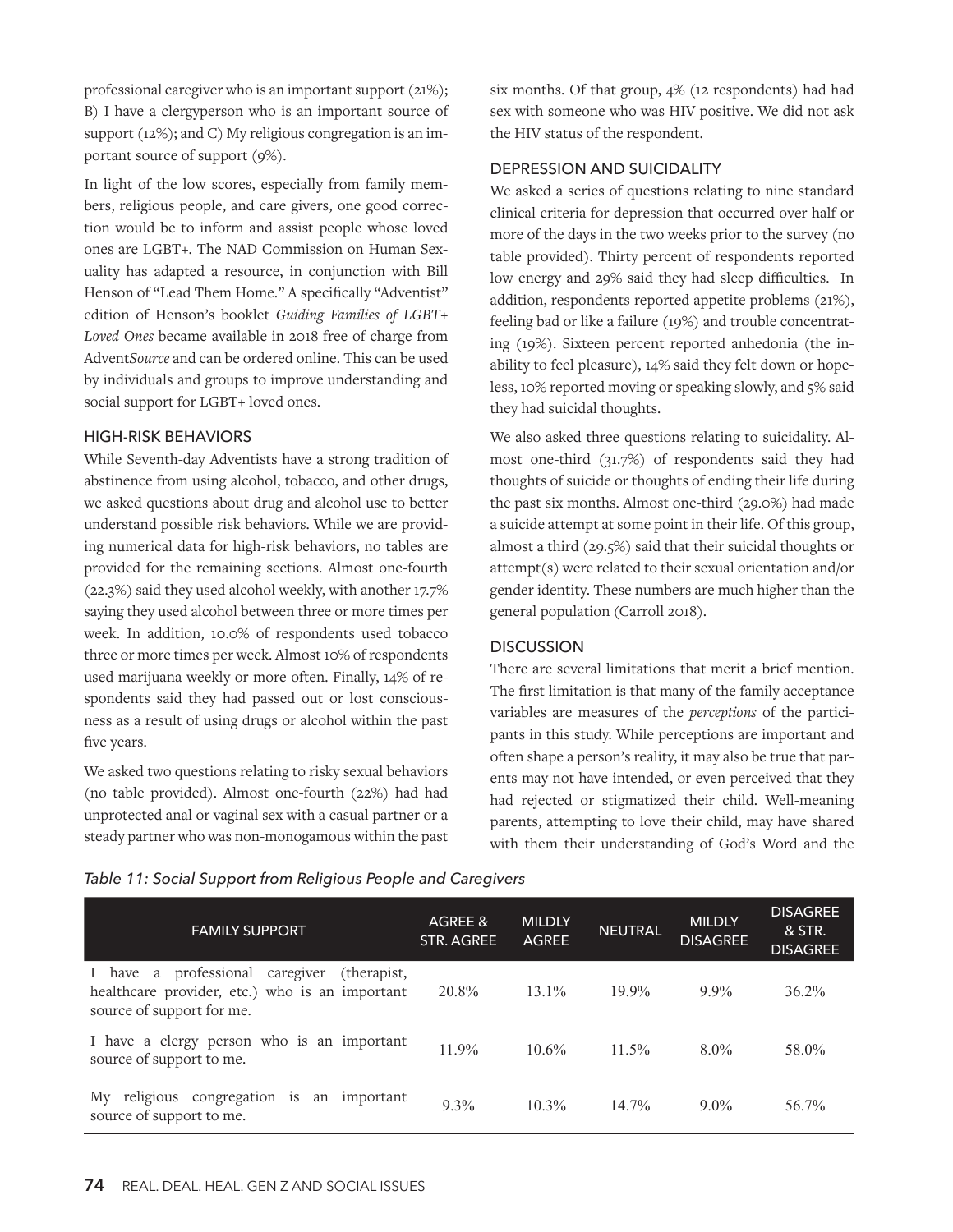child may have perceived parental rejection as a result. The difficulties of researching perceptions and their impact on reality can be very challenging. Despite one's best efforts, love can be perceived as rejection. Second, the findings of this study are limited by the memories of the respondents. Memories can be unreliable, but accurate or not, can shape perception and subsequent behavior. Finally, we did not ask questions about the extent of family trauma, including sexual abuse, violence, substance abuse or neglect. Family dysfunction can emerge in all family types, not just those with LGBT+ children, leading to mental health challenges and at-risk behaviors on the part of children in response to those traumas.

With those limitations in mind, this preliminary analysis of the data indicates that many LGBT+ individuals have experienced a great deal of suffering, shame, and rejection from family members and churches as a result of their sexual orientation or gender identity. Although we continue to analyze the comments made by 277 of the respondents in this survey, we have selected a few key quotes to represent some of these challenges. One respondent stated, "After I came out, I was much happier in general but far more isolated from my church community support network. This was particularly devastating as the SDA church was an integral part of all primary and secondary school systems in the area." A common response from many is represented in what one respondent stated when she said: "[Coming out] has definitely changed the family dynamics [which has since] disappeared and there is no longer trust and/or 'real' love in the house. Everything is now dependent on me being, in their words, 'normal.'" Another shared, "[After coming out], my grandmother sent me a letter full of Bible verses. My grandmother does not speak to me now. I am dead to her."

When LGBT+ youth come out to their parents, the conversations that need to occur between them are often difficult, filled with varying feelings of shock, fear, grief, and confusion. Sadly, too many of our LGBT+ youth experience shame and rejection rather than empathy and connection on the very difficult journey that they are on. "My dad lost it," one participant stated. "He said horrible things to me, like he would have preferred I was a drug addict. He said he would pay for me to go to any doctor to cure me. He said I had ruined his life and he would never be able to show up in church again." In the midst of the rejection, it is also possible to see that hurting and confused family members don't know where to turn for help as they try to sort out how best to help their LGBT+ child.

We recognize the courage and strength it takes for a Seventh-day Adventist LGBT+ individual to come out to family and friends, and we particularly wish to thank those who took the time and emotional energy to participate in our research. As can be seen from this study, coming out often results in conflict, emotional pain, and the isolation of LGBT+ individuals. Many will also wrestle with their own, their family's, and their church's understanding of Scripture surrounding LGBT+ issues. They may come to think of themselves as deeply flawed and unworthy of connection with God and others, not for anything they may have done but simply because of who they are. At such times it is important to remember that God still loves and supports them, even as parents and church members wrestle with the meaning of texts about homosexuality. Such confusion can sometimes make it difficult to understand and come to terms with their orientation and/or identity. That said, it is also important to remember that there are a small but substantial group of families who *have* provided support and love to their LGBT+ children, thereby making the difficult journey of coming out less painful and challenging than it might have otherwise been.

In response to our findings, we believe it is important for parents, family members, church members, and friends of LGBT+ youth to understand: (1) that they are not alone; (2) that it takes great strength and courage for an LGBT+ loved one to come out; (3) that their reaction to a loved one's coming out has a direct impact on that young person's wellbeing; (4) that their support and care for their loved one is vitally important, even if they are confused by or uncomfortable with their loved one's orientation or identity; (5) that significant others (parents, families, friends, church members, youth pastors) need to seek understanding and knowledge of LGBT+ issues; (6) that affirming their love for an LGBT+ family member or friend is their first business, not trying to change their sexual orientation or gender identity; and, (7) that it is important for them to communicate to LGBT+ youth that both they and God love them unconditionally, even as they seek to come to terms with that young person's orientation or identity in the context of their religious beliefs.

It is our hope that this research will contribute to the growing awareness of Seventh-day Adventist church members and the larger community of the challenges faced by Adventist LGBT+ youth as they first come to terms with their same-sex attraction and identity. Understanding how LGBT+ children perceive the responses of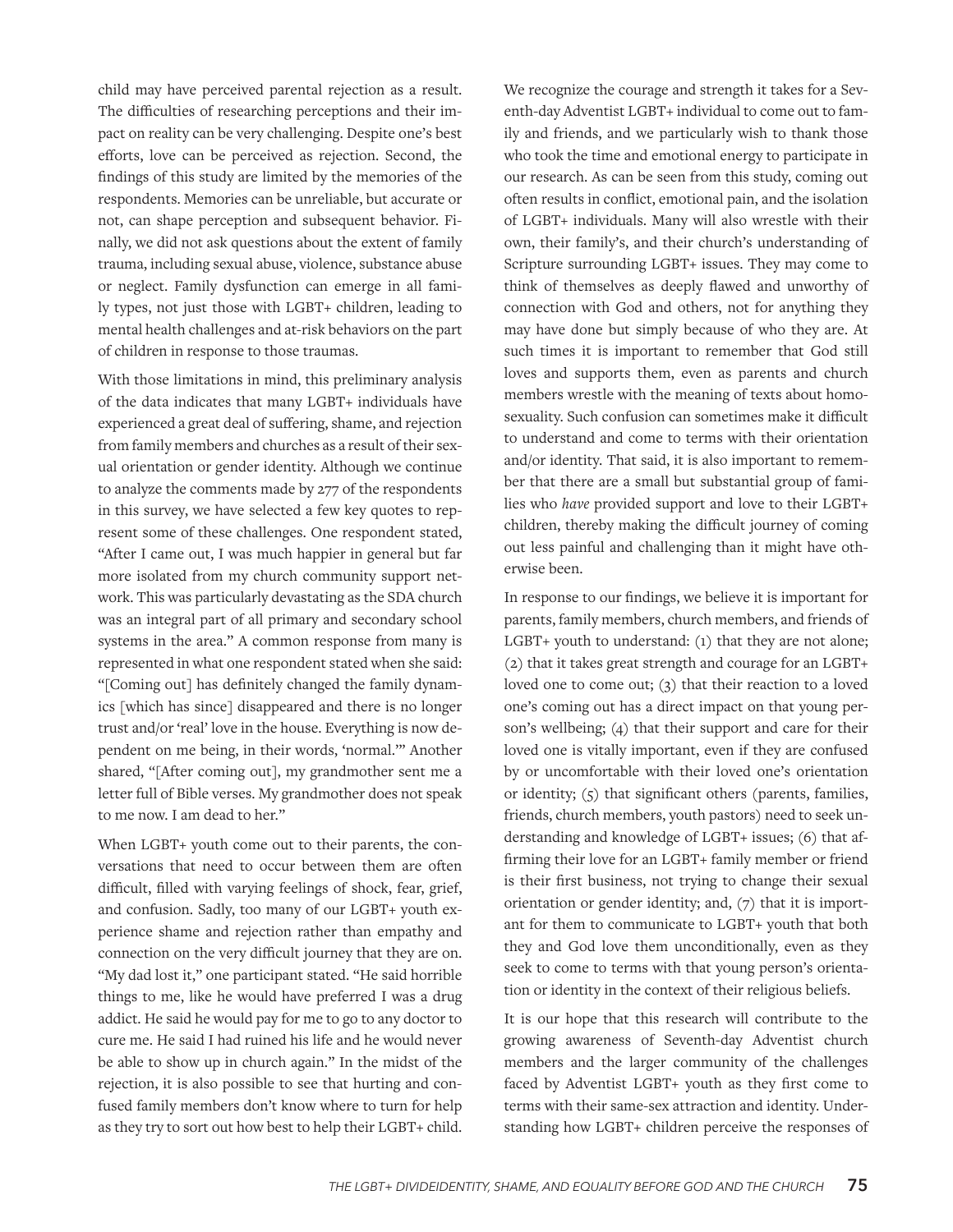parents, friends and church members can help all these groups to develop more caring and helpful responses to the LGBT+ persons they know. In addition, information from this study could aid General Conference, North American Division, and Union and Conference leaders in family ministry positions as they begin to develop resources for LGBT+ persons, their families, and the congregations in which they worship. Such resources would help family members, friends, church members and pastors to be more supportive as we walk this journey with our LGBT+ youth and fellow churchgoers.

The Seventh-day Adventist church would do well to proactively address the needs of its LGBT+ members and their families. Many of our churches are not prepared to welcome with graciousness either one of their own or a member of the community who is same-sex attracted or transgender. Leaving families and young people to figure out and deal with this major life event alone without the faith community's support and love is counterproductive for all. Beginning steps might include learning to listen without judgment, addressing our own fears about sexuality, exploring resources that can help LGBT+ persons and their families, providing the same generous, unconditional welcome that Jesus did with the outcasts of his day, and providing spaces for honest, humble conversations about this difficult issue.

# **CONCLUSION**

If we wish to keep Seventh-day Adventist LGBT+ youth and adults in our congregations, we must create safe, loving spaces for LGBT+ individuals to attend and flourish. We must refuse to use shame and relational disconnection as tools to induce guilt or change or as a form of punishment. This only creates lasting harm. Rather than hearing condemnation, they should be welcomed and included as equals before God and other church members. While everyone in the church may not agree on the interpretation of Biblical texts, all can agree with Jesus that the greatest commandment is to love. While there may be much discussion about how that love is demonstrated, it must start with conversations that make room for greater levels of understanding and compassion. It is only in these sometimes difficult spaces of conversation that long-term change will happen. As we are trying to manifest this love in meaningful ways, we must remind ourselves that we are all beneficiaries of God's continuing grace. This grace can allow us to offer tangible love and support to LGBT+

children and their families, thereby creating safe spaces where all can be embraced as God's beloved children.

*Curtis VanderWaal, PhD, MSW, is chair and professor of Social Work at Andrews University and director of the Center for Community Impact Research at the Institute for Prevention of Addictions. A majority of his research is focused on addiction treatment, prevention, faith-based ministries, and LGBT+ issues. He and his wife, Rebecca, a high school English teacher, are longtime Michigan residents.*

*David Sedlacek, PhD, LMSW, CFLE, is professor of Family Ministry and Discipleship at the Seventh-day Adventist Theological Seminary at Andrews University and director of the MA in Youth and Young Adult Ministries program. He has worked as a clinician, researcher, teacher, pastor, and administrator. Together with his wife, Beverly, he has written a book entitled Cleansing the Sanctuary of the Heart: Tools for Emotional Healing.*

*Nancy Carbonell, PhD, is professor of Counselor Education and Counseling Psychology and coordinator for Clinical Mental Health program at Andrews University. She has specialized in the areas of ethics and multicultural competencies for mental health workers, and group interventions. She and her husband have two married sons.*

*Shannon Trecartin, PhD, is an assistant professor of Social Work at Andrews University. Her research is focused on the social and built environment as contributors to wellbeing among vulnerable populations. She and her husband, Terry, enjoy traveling and anything related to the outdoors. Shannon co-facilitates a care group with David Sedlacek for students who are LGBT+ on the campus of Andrews University.*

*Steve Yeagley, DMin, is assistant vice president for Campus and Student Life at Andrews Unviersity and adjunct professor of Youth and Young Adult Ministry at the Seventh-day Adventist Theological Seminary. Steve enjoys traveling with his wife, Manuela, a practical theologian and assistant research professor.*